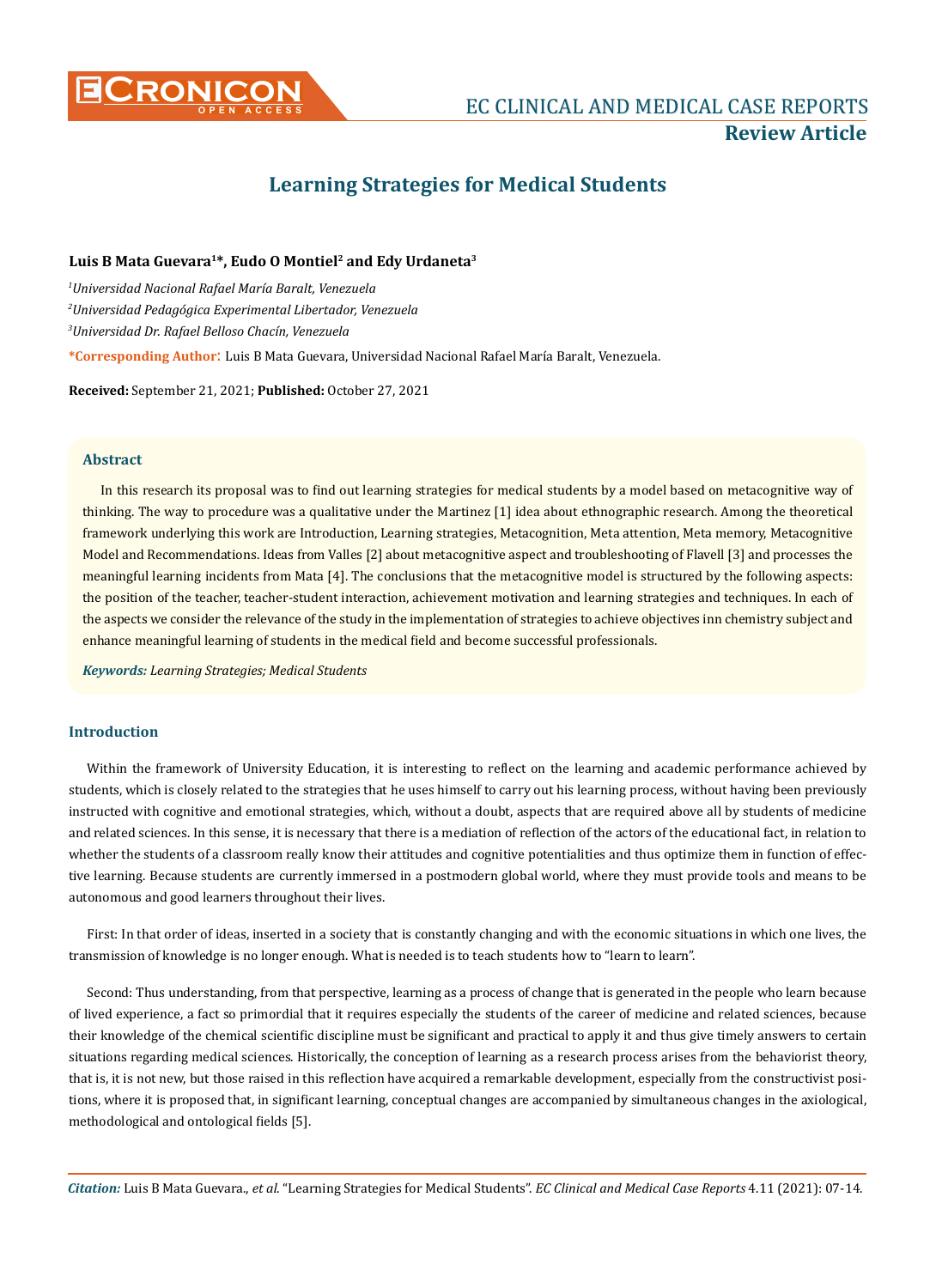Third: The above is very interesting for this study since the learning of chemistry for medical students is somewhat complex and unattractive; this being one of those that has the keys to human progress since it provides the necessary well-being to have a better quality of life. However, due to this degree of abstraction of the contents of chemistry, coupled with the disinterest on the part of students who consider it difficult to understand, one of the problems is the lack of motivation that allows channeling strategies for the achievement of meaningful learning and not submit to strictly rote learning as it poses. Fourth: However, the contextualization of chemistry contents to the field of health science guides the student to establish cognitive bridges of what he knows with other new concepts related to the area of health.

An important case of applicability is the issue of Chemical equilibrium in the study of concentration of systems of biological interest such as the process that manifests respiration in the exchange of oxygen, the ions present in the chemical structure of hemoglobin among other aspects of interest to the student. That is why, the present study is aimed at generating a metacognitive model based on learning strategies, based on the postulates of Mayer [6] and works carried out by Mata [7] in such a way, that they can be used by students, when addressing any content of chemistry applied to health science in the subjects of Fundamental Chemistry, Analytical, Organic and Biochemistry.

The research was organized under a qualitative methodological architecture, based on the ethnographic tradition, characterized by the application of a design under the theory of Martínez [1] that is based on the conviction that the traditions, roles, values, and norms of the environment in which one lives, are gradually internalized, emerging characteristics that can explain individual and group behavior in an appropriate way.

#### **Learning strategies**

They are the control mechanisms that the individual has to direct his way of processing information, which promote the acquisition, storage and retrieval of information, Gargallo [7], Weinstein [8] and Mayer [6] cited by González and Flores [9], define strategies to learn how the actions and thoughts of students that occur during learning and that have a great influence on the degree of motivation and include aspects such as acquisition, retention and transfer [9]. The above is consistent with the studies proposed by Mata [7], affirms that the teaching interaction-student allows a positive identification to achieve the objectives of the chair. For it generates a reinforcement of the motivation to achieve, in terms of the improvement of the self, the cognitive impulse and a true filial impulse.

The student is committed to seeking strategies, methods and techniques that allow him to meaningfully learn the concepts and principles of the subject. Most importantly that this learning allows you to exchange ideas with your peers and teachers, without fear of differing in some cases from their ideas. Mata [4] that meaningful learning will be the tool that will lead you to the achievement of better futures. One of the fundamental ideas that each individuality must apply, to establish its particular learning strategy, is to feel good about itself. Well, the way you feel will influence your performance. As this learning is accompanied by axiological fields, then, self-esteem plays a preponderant role in establishing good interpersonal relationships and thus generating a climate of trust and well-being.

In addition, they are easy to admit positive changes and reject acts that may hurt their peers. On the other hand, the individual with high self-esteem sets professional goals with great content of efficiency, effectiveness, and taste of self-realization. Hence, the individual with high self-esteem plans their learning strategies within the context of meaningful learning. A few recommendations are currently being disseminated to achieve success in the studies; one of them refers to Superspeed learning or accelerated learning, specifically called "Suggestive Accelerated Learning Technique" (TAAS) [10]. The TAAS is a method generally used by advertisers and other entities interested in presenting some material, encouraging the audience and/or any public to own it; but which is also appropriate for accelerating the learning process in an academic campus, based on some suggestive elements.

*Citation:* Luis B Mata Guevara., *et al*. "Learning Strategies for Medical Students". *EC Clinical and Medical Case Reports* 4.11 (2021): 07-14.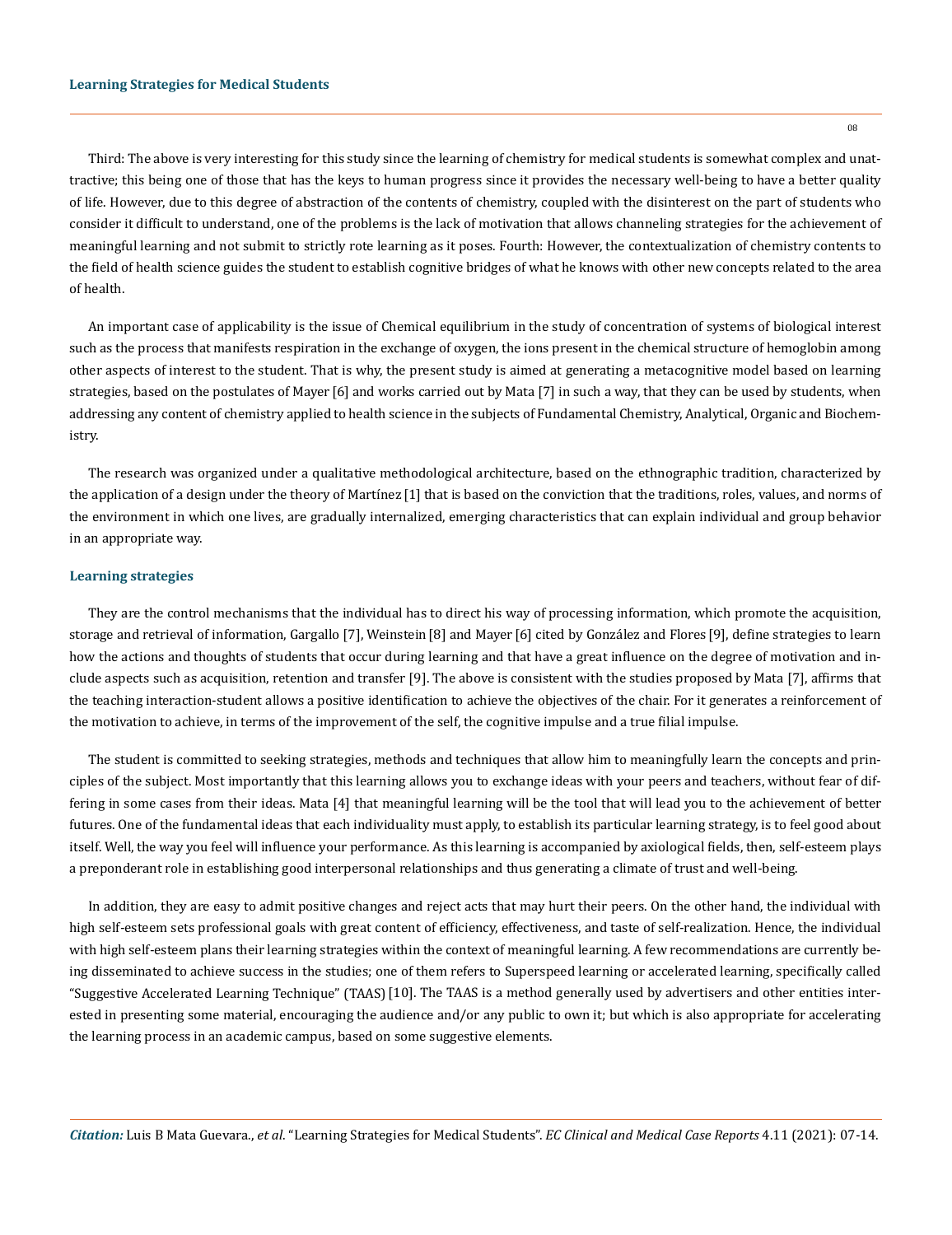Its main aspect consists of the combination of physical relaxation exercises, mental concentration, and suggestive elements to strengthen the ego of individuality and increase its memory, within a relaxing musical environment, and at the same time the material that must be learned is presented [11,12]. Recommendations for individual self-learning; the following recommendations are intended to serve as a guide to the reader to start in the process of accelerated learning, within the conception of meaningful learning. 1<sup>st</sup> - You must engrave the material you want to incorporate into your cognitive structure. The material is organized in fragments of four (4) seconds; when recording repeat each fragment three times, dosing the intonation: first with its normal tone, then gently (just as it speaks in someone else's ear); finally, with authority.

Repeat the cycle for each fragment. Also, measure the step of your reading: Speak four seconds, shut up four seconds, and so on. Perform eighteen- to twenty-minute exercises.  $2^{nd}$ - Put a musical background: Use baroque music. First a slow tune, for twenty minutes; then a quick one for three minutes.  $3^{rd}$  - Start your study session with relaxation exercises; in such a way that it can reach alpha levels. It is recommended to think about positive and pleasant things, previously experienced by you. The first time read silently along with the recorded tape. Try to hold your breath when something is said and expire and breathe in during breaks. If this distracts you, breathe rhythmically. At the conclusion, close your eyes and relax again. Put the same lesson back and accompany it with baroque music.

At first, do short sessions. The process tends to become the effect of a snowball. Relaxation: It is important to achieve the ability to relax the body which will allow a better rapport with the study material and its learning. The difference between a tense body and a relaxed body is first established. To that end, the person concerned shall relax it takes in air and tightens the body to retain air; then exhale the air and de-tension your body, feeling the relaxation gently. The action is repeated three times; blood flow will be experienced. Again, air is taken making tension in the face with grimaces; the tension of the body resembles that of the string of a guitar, the circulation of air through the organism and the energy it possesses is perceived; loosens the tension, exhaling the air and stays lying down or sitting, comfortably, with eyes closed, feet apart and arms along the body with the palms of the hands open towards the ceiling; it moves its head and is left in the most comfortable position.

Hair and brain resting; the whole body relaxed. A final review is made, to see if there is any non-relaxed part; if found, air is sent to relax her. Already the body is totally relaxed, thought and ideas are allowed to flow, without stopping at anyone; that is, without trying to think. Now you are traveling serenely, rested, with all the senses, with a harmonious energy that fills the individuality with an immense tranquility. The importance of these exercises lies in the ability to relax, as this determines an ideal condition for the learning process; for the mind functions with better amplitude, considering the material to be incorporated into the cognitive structure. To achieve a meaningful learning of the concepts, principles, facts, and circumstances that interest the individual, it is necessary that the conditions of environment and comfort are given that allow him to be completely relaxed, free of stress, with loose clothes and without noise.

Hence the importance of relaxation exercises, which decrease the heart rate and increase the temperature of the body, getting to enjoy a feeling of peace, tranquility, silence that warms, comfortable, peaceful, and harmonious. Pozo J [13] recommendations to optimize learning It is healthy for personal dynamics to keep in mind that high self-esteem must always be re-advanced. Therefore, it is advisable to maintain principles of conduct that achieve this objective. To continuation ten principles are listed that everyone must handle to optimize their intellectual management; they are: 1<sup>st</sup>. I am a creative person.  $2<sup>nd</sup>$ . My management has its purpose. 3<sup>rd</sup>. I admit that my first achievement may not be perfect. 4<sup>th</sup>. I must analyze and evaluate my actions so as not to repeat mistakes. 5<sup>th</sup>. I must maintain interest, enthusiasm, dedication and persevere in my actions.  $6<sup>th</sup>$ . I use my best in all my actions.  $7<sup>th</sup>$ . I consider the situation according to the current variables.  $8<sup>th</sup>$ . I must be bold.  $9<sup>th</sup>$ . Each action leaves a learning.  $10<sup>th</sup>$ . I am a sociable being.  $1<sup>st</sup>$ . I am a creative person: Action and thought are the fundamental pillars to achieve success and be creative. Work accordingly no tea desserts and inactive, for you die intellectually. You are a capable person, and you will be able to achieve your goals with work, dedication; you are a creative being. 2<sup>nd</sup>. My management has one purpose: Act with goals precise, without delay. You must work, think, and create for your own enjoyment. Your goals should be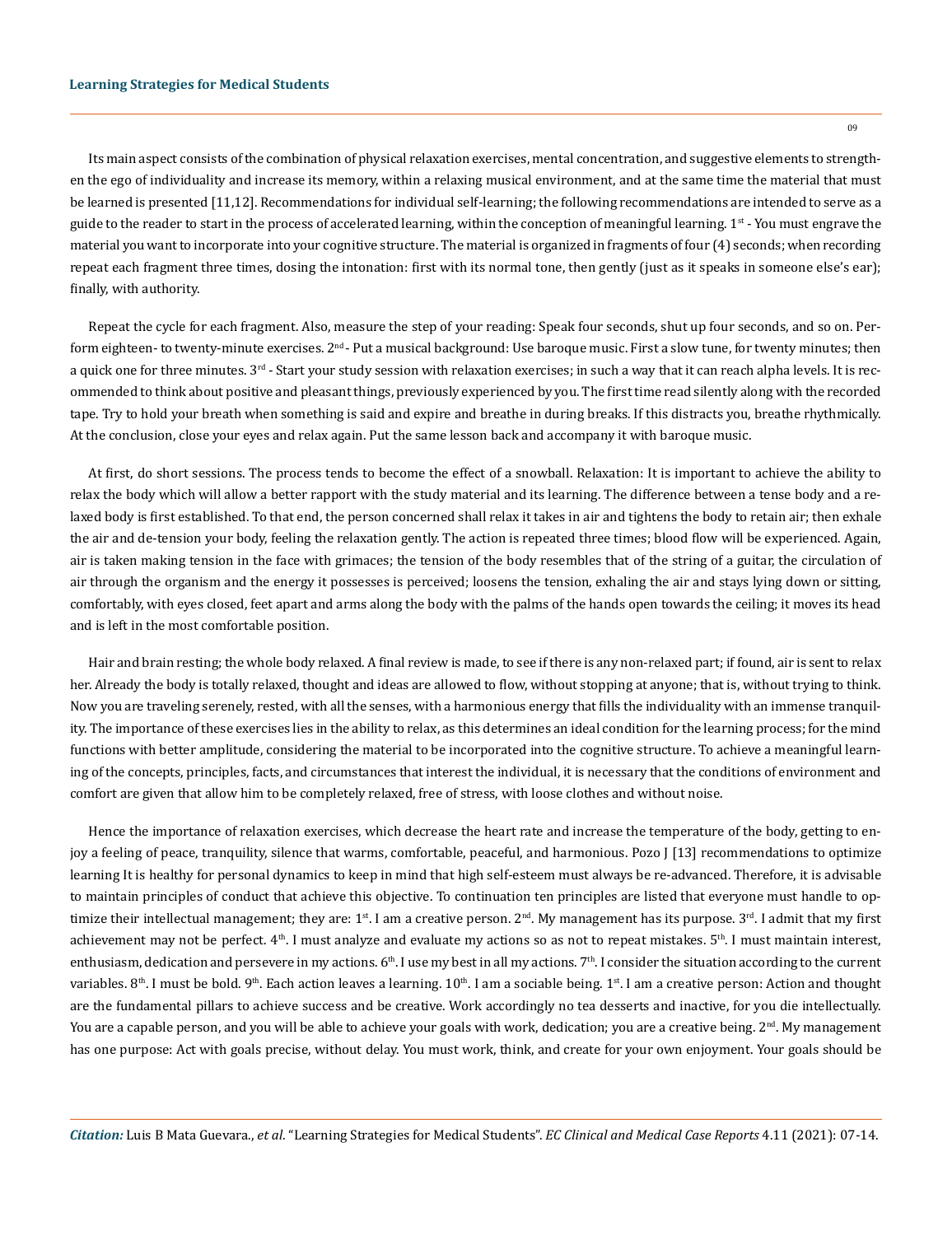the incentive, incentive that motivates you for creation and success.  $3<sup>rd</sup>$ . I admit that my first management may not be successful: Usually the novitiate is paid; that is, it is rare for the first performance to be perfect the first time.

So do not be discouraged if in the first attempt you do not reach your goal, you always learn something with repetition, with practice. Go ahead, continue in your purpose. 4<sup>th</sup>. I must analyze and evaluate my actions so as not to repeat the mistakes: Consider, that mistakes say more than successes about the performance and give guidelines to improve it. 5<sup>th</sup>. I must maintain interest, enthusiasm, dedication and persevere in my actions: Keep your self-esteem always high, without losing objectivity, with emotion and all your senses alert to achieve success.  $6<sup>th</sup>$ . I use my best in all my actions: Don't be stingy in using your potentialities, apply them all with love and self-confidence.  $7<sup>th</sup>$ . I consider the situation according to the current variables: It uses the previous successes, as well as its teachings for the planning of future objectives, but always taking into account the current variables.

 $8<sup>th</sup>$ . I am Bold: Apply the planned strategies without fear, if they are not suitable change them, but do not despair. You will achieve the goal. 9<sup>th</sup>. Each action leaves a learning: There are no failures, only results; accept responsibility for your actions. Every phase of life gives a lesson learn it. 10<sup>th</sup>. I am a sociable being: Consider your social environment, peers are the main allies, because somehow, they give part of their experience and that contributes to enrich your intellectual baggage. Do not disdain another for his condition, social and intellectual, respect him. Positive actions always fill the creative energy, indispensable force to keep the spirit free. Be free and you will be creative. The techniques proposed above, then allow to prepare that intrinsic environment of the student to apply any type of strategies, even recognizing the great diversity existing when categorizing learning strategies, there are usually certain coincidences between some authors and three large classes of learning strategies are established: cognitive, resource management and metacognitive, the present study focuses on the latter.

**Metacognition:** Metacognition is the awareness and personal control you have over the knowledge you possess. It is also an internal cognitive process that generates behavioral and testable predictions [6] that it must be taught and learned. In this regard, metacognitive strategies such as those proposed by Nisbet and Shucksmith [14] such as cognitive modeling, interrogation and self-questioning metacognitive and cooperative education. Within this framework of the metacognition there are two areas of application that must be adopted by students of Medicine and related career in the opinion of the researcher: the meta-attention and the meta memory, both allow to develop in the student the levels of consciousness necessary to control and modulate the learning processes [7].

**Meta attention:** Meta attention is a psychological process closely linked to perception and memory so fundamental to learning that numerous difficulties are explained by attentional anomalies, either by alterations or by absences of strategies to attend. Develop knowledge attentional goal requires awareness of 1°. - The nature of the learning task requires the formulation of questions about the demands and instructions of the task such as: What should I do? What kind of activity is? What is it requested? Read, write, associate, remember, compare 2° . - The Attentional Strategy, this is according to the competence of each student in selecting the one that suits the nature of the activity to be carried out: compare in pairs, read slowly, focus, track by spatial regions etc [2].

3° . - Task quality is the last step in the process attentional goal to develop consciousness. The student must evaluate how he has carried out the activity if his work presents errors or not. To do this, you must self-formulation questions like: What has distracted me? What is done to correct distractions? Has the way of attending to do this work been useful to me? Before starting any resolution activity or task, processes must occur attentional goal referred to a methodological reflection of planning in which questions are asked, during the process a monitoring and then an evaluation as shown in figure 1.

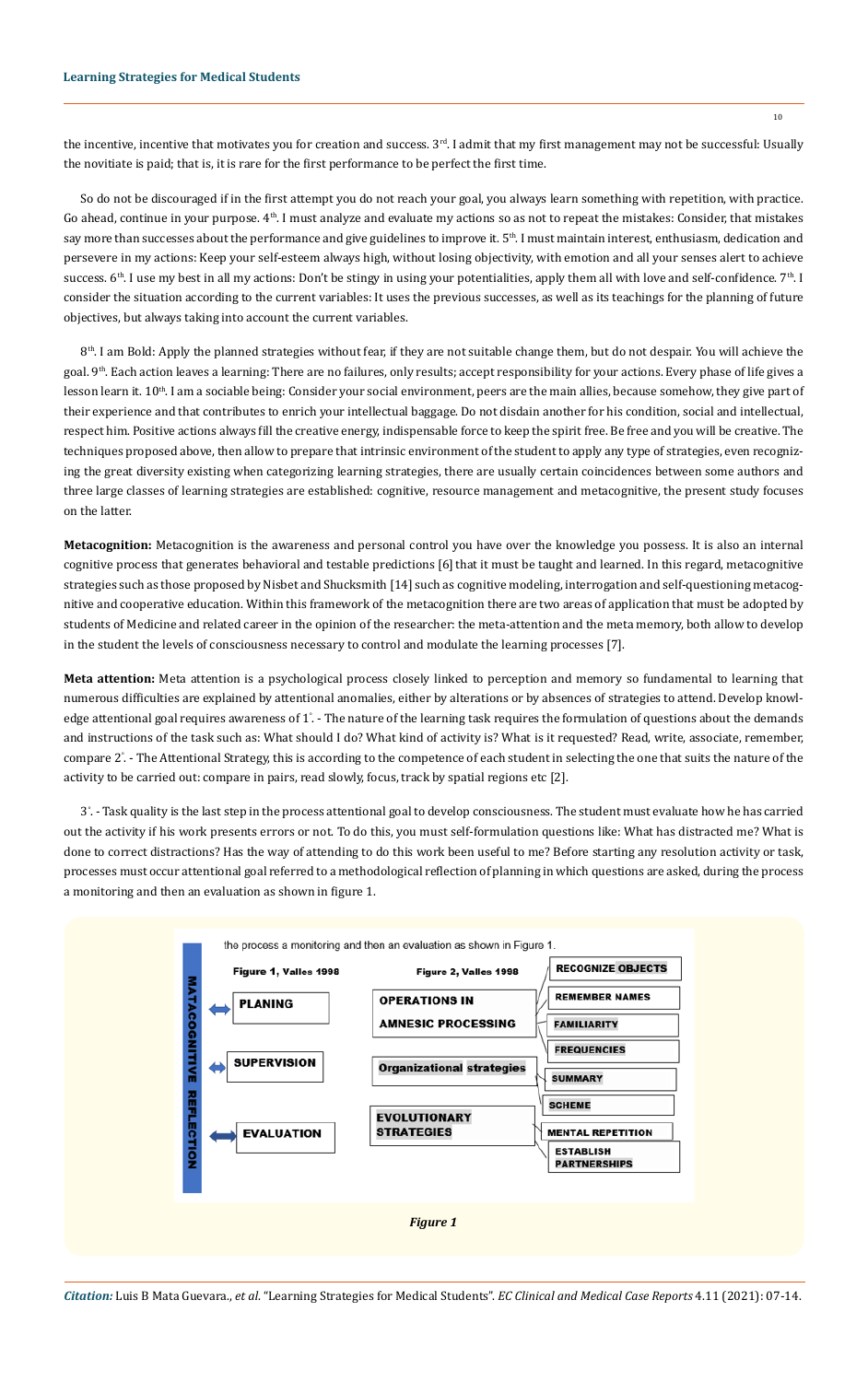Of reflection on the process of memorizing itself, in which it is necessary to observe, record, encode, store and retrieve the contents that are learned. Flavell [3] in the same way, it is interesting to expose that students learn to distinguish between memorization and evocation; in the memorization should be used specific strategies according to the task, as well as learn a list of words, their previous classification, their organization into categories would facilitate their storage comprehensive. On the other hand, to remember the information or learning contents stored in the long-term memory will require to evoke them with the necessary frequency, to update them by rearranging the new information or new learning, for this, the routines, or keys of access to the information will be decisive.

To clear these ideas, it is interesting to point out some experiences find out for other researchers. For example, Schoenfeld[15] express that effective problem solvers use many strategies and special skills. That mean They would be useful. Other researchers such as Carson and Bloom [16] found that many experimental students with expertise in problem solving do not solve such problems in a linear work. Also, the same researchers used Schoenfeld [15] problem definition as compared to an exercise. In these lines they utilized an analogy of a skier to describe some procedures used by students to find out solutions.

**The meta memory:** The meta memory it is the degree of knowledge and memory that set has about our own memory and its peculiarities, that is, it is the knowledge and control of the processes of memory, its capacity, its limitations, and its operability. The meta memory it consists of strategies for recording, storing, and retrieving information involving processes [17].

To expand the concept of metacognition and denote its methodological implications, Tovar [18] proposes it as strategies that cover three dimensions through which the subject acts and develops tasks. (a) dimension of reflection, the subject recognizes and evaluates his own cognitive structures, methodological possibilities, processes, skills, and disadvantages. (b) management dimension during which the individual, who is already aware of his state, proceeds to combine these diagnosed cognitive components to formulate strategies to solve the task and (c) evaluation dimension, through which the subject assesses the implementation of his strategies and the degree to which the cognitive goal is being achieved, the subject builds the tools to direct their learning and ultimately acquire autonomy figure 2.



*Citation:* Luis B Mata Guevara., *et al*. "Learning Strategies for Medical Students". *EC Clinical and Medical Case Reports* 4.11 (2021): 07-14.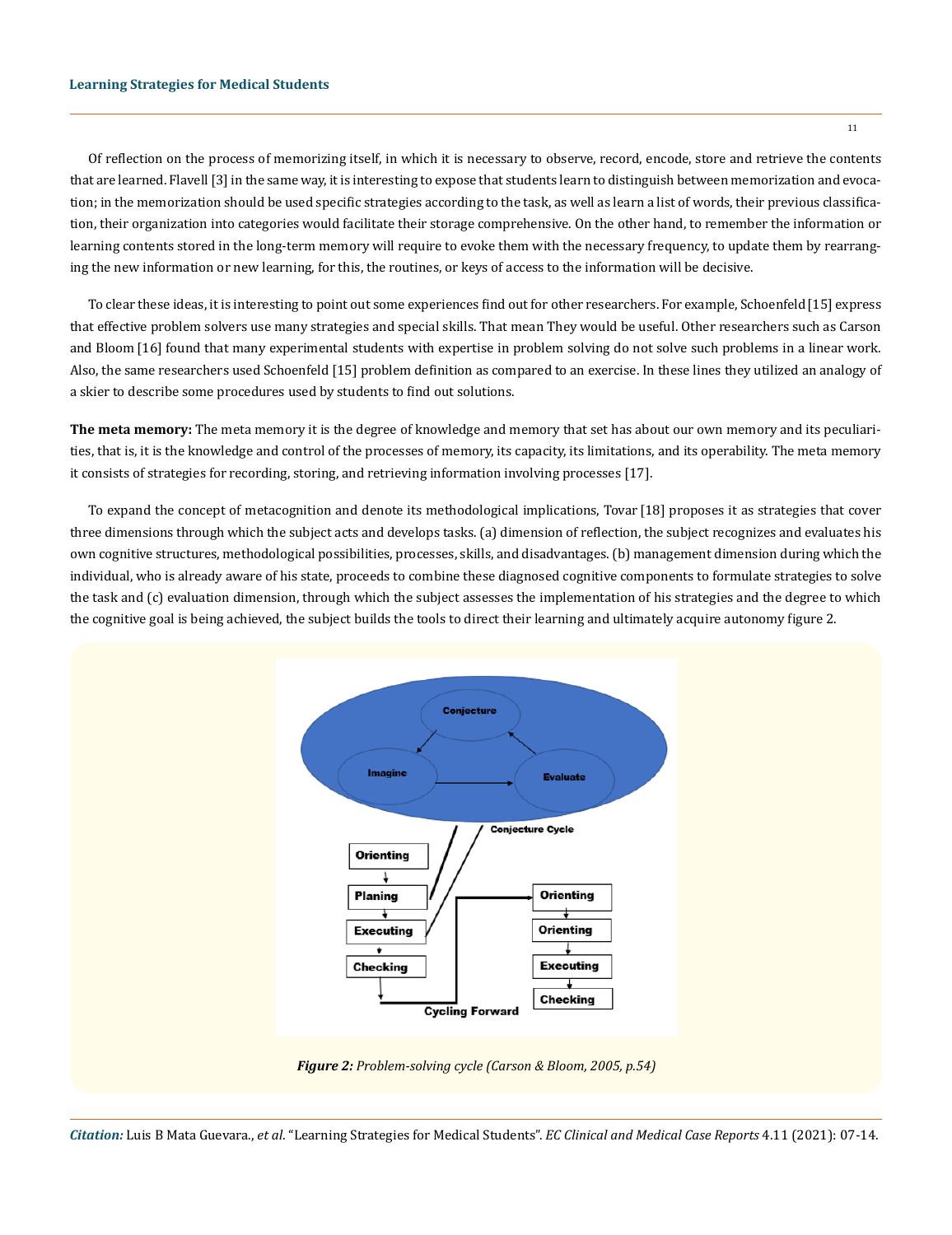**Meta cognitive model:** Figure 3 shows structured by the following aspects: the teacher's posture, the student's motivation and the strategies, techniques, and methods of learning as shown in figure 3. Characterization of the appearances to consider the metacognitive model based on learning strategies for medical students. The results of this research process allow us to point out that the metacognitive model based on learning strategies for students of medicine is in addition to the complexity, which is the field of medicine, the graduate of this career must be trained to develop their activities and give timely responses to any health phenomenon that requires explanation. That is why, the development of this model will allow the effective development of students from the different disciplines of the career, in specific to Chemistry.

To continuation each of the aspects to be considered is described: First, the position of the teacher in the interaction with the students is a key point that allows a positive identification to achieve the objectives of the chair, in which the previous ideas that the students have of the topics that will be treated in classes must be considered, this with the intention of establishing a connection with the points to be mediated in the classroom, for an explanation more specifies that the concepts, theories and facts of the chemistry and then contextualize them according to a practical experience referring to any auxiliary discipline of medicine. This aspect regarding the position of the teachers is decisive given that it poses so that there is an optimal learning environment of the chemistry, it is necessary that there are creative didactic proposals mediated by metacognitive processes and that planning must be focused on being of students.

Another aspect to consider it is the reinforcement of the motivation to achieve, in terms of the improvement of the self, the cognitive impulse and a true filial drive what by strengthening this aspect, the student is committed to seeking strategies, methods and techniques that allow him to learn meaningfully the concepts and principles of the subject. Most importantly that learning allows you to exchange ideas with your peers and teachers, without fear of differing in some cases from their ideas. That meaningful learning will be the tool that will lead you to the achievement of better futures. One of the fundamental ideas that each individuality must apply, to establish its learning strategy, is to feel good about itself. Well, the way you feel will influence your performance.

On the other hand, the individual with high self-esteem establishes professional goals with great content of efficiency, effectiveness and taste of self-realization, a key aspect for any student of the career of medicine and related sciences, since one of the functions of a surgeon is to be actively involved in the education of society by making its members aware of the responsibilities in health care. Hence, the individual with high self-esteem plans their learning strategies within the context of meaningful learning (Figure 3).



*Citation:* Luis B Mata Guevara., *et al*. "Learning Strategies for Medical Students". *EC Clinical and Medical Case Reports* 4.11 (2021): 07-14.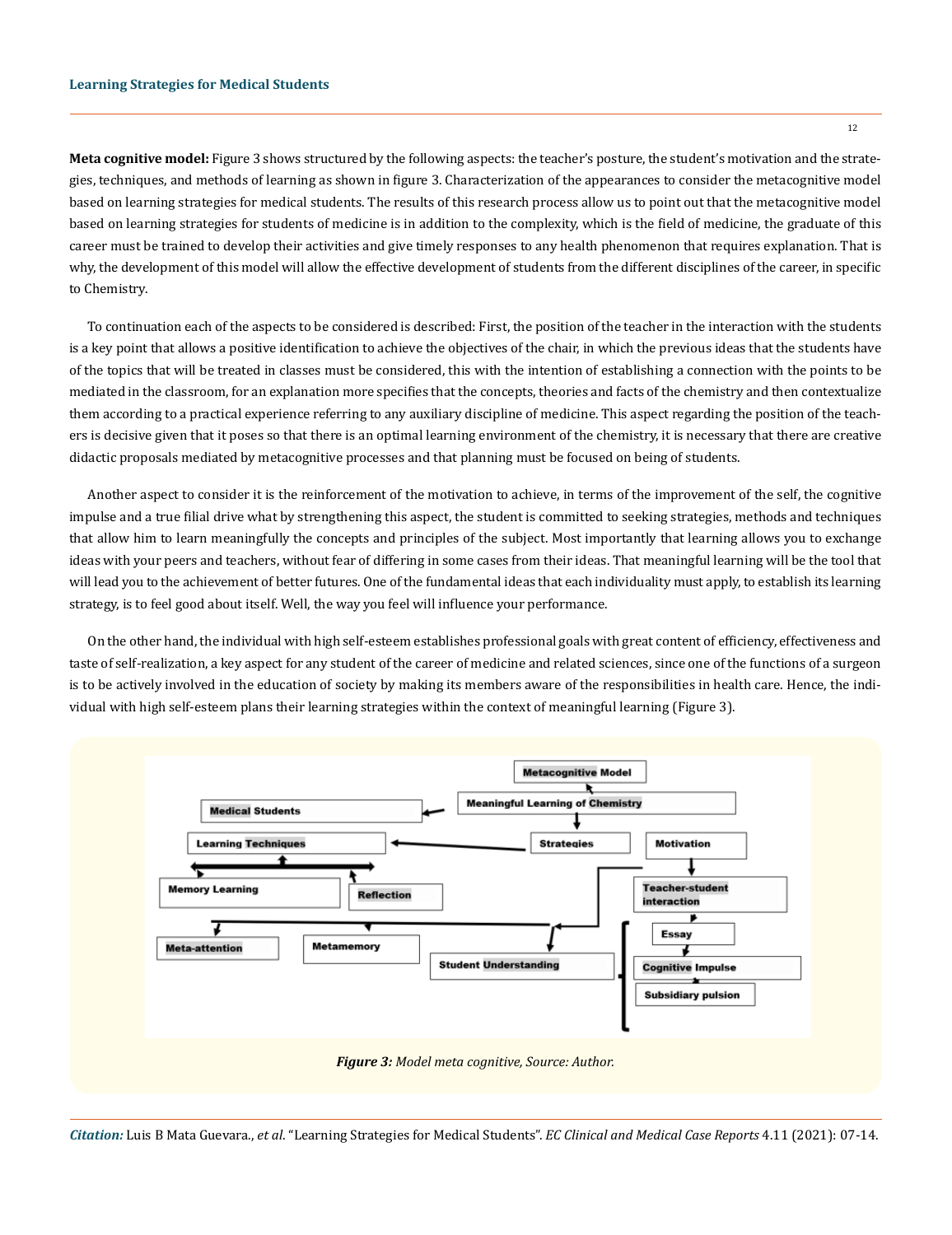#### **Recommendations**

A few recommendations are currently being disseminated to achieve success in the studies; one of them refers to Superspeed learning or accelerated learning, specifically called "Suggestive Accelerated Learning Technique" (TAAS). Its main aspect consists of the combination of physical relaxation exercises, mental concentration, and suggestive elements to strengthen the ego of individuality and increase its memory, within a relaxing musical environment, and at the same time the material that must be learned is presented. Regarding learning strategies attentional goal, it is suggested to be aware of: (a) the nature of the learning task in which it should be required to ask questions of the demands and instructions of the task. (b) The attentional strategy must be selected according to the competence of the students and that it adapts to the nature of the activity to be carried out: compare, read slowly, focus, establish analogies between others and (c) the quality of the task that involves the evaluation of how you have carried out the activity, whether you present errors in it.

Another strategy is the meta memory that suggests the reflection on the own processes of memorizing since in the career of medicine the students require to identify the minimum parts of the human body, remember names, frequently handle some intervention techniques, create images, mental repetition of words among others, for this, it is necessary to observe, encode, store, and retrieve the contents that are learned. When the student is aware of his own memorization process, he will be more suitable for determining types of tasks, applying evocation strategies and all this aimed at voluntariness and motivation to learn.

## **Conclusion**

Final considerations for there to be Meaningful Learning of the chemistry and contextualized to disciplines of the field of medicine should evaluate the conceptual structures of previous of the students, as well as the methodology to be used to address such knowledge and attitudes. This is with the aim that the teacher generates a planning considering the being the students and their intellectual abilities and thus promote learning strategies in the student. From that point of view, the theories of the metacognition have a link between students' knowledge and the strategies the teacher uses to motivate students and feel committed to selecting learning strategies for the promotion of meaningful learning from the Chemistry and its application in the field of medicine.

## **Bibliography**

- 1. Martínez M. La Etnometodología y el Interaccionismo Simbólico (1984).
- 2. Valles Arandiga Antonio. Como Desarrollar La Autoestima De Los Hijos Editorial Eos 1998 2ª ed Rústica editorial ilustrada Muy Buen Estado Colección Educación y Familia. Guía para padres. Con ilustraciones en b/n 167 pp V (1998): 3238.
- 3. Flavell JH. "Metacognitive aspects of problem solving". In L. B. Resnick (Edition.), The nature of intelligence (1976): 231-235.
- 4. Mata L. "Incident processes in meaningful learning". Maracaibo: Editorial Grafiforca (2013).
- 5. De Cudmani LC., *et al.* "Towards an integrative model for science learning". *Review of Research in Education SAGE Journals* 18.1 (2000): 3-13.
- 6. [Mayer R. "Thinking and problem solving: An introduction to human cognition and learning". Glenview, Illinois: Scott, Foresman and](https://www.semanticscholar.org/paper/Thinking-and-problem-solving%3A-An-introduction-to-Mayer/8da4311fb6317c92c9b6a1e64af448f87cc22f32)  [Co \(1977\).](https://www.semanticscholar.org/paper/Thinking-and-problem-solving%3A-An-introduction-to-Mayer/8da4311fb6317c92c9b6a1e64af448f87cc22f32)
- 7. Gargallo B. "Procedures. Learning strategies. Its nature, teaching and evaluation". Valencia: Tirant lo Blanch (2000).
- 8. Weinstein C., *et al*[. "Self-regulation interventions with a focus on learning strategies". In Boekaers M, Pintrih P, Zeidner M. Handbook](https://www.sciencedirect.com/science/article/pii/B9780121098902500512)  [of Self-Regulation". San Diego: Academic Press \(2000\): 727-747.](https://www.sciencedirect.com/science/article/pii/B9780121098902500512)

*Citation:* Luis B Mata Guevara., *et al*. "Learning Strategies for Medical Students". *EC Clinical and Medical Case Reports* 4.11 (2021): 07-14.